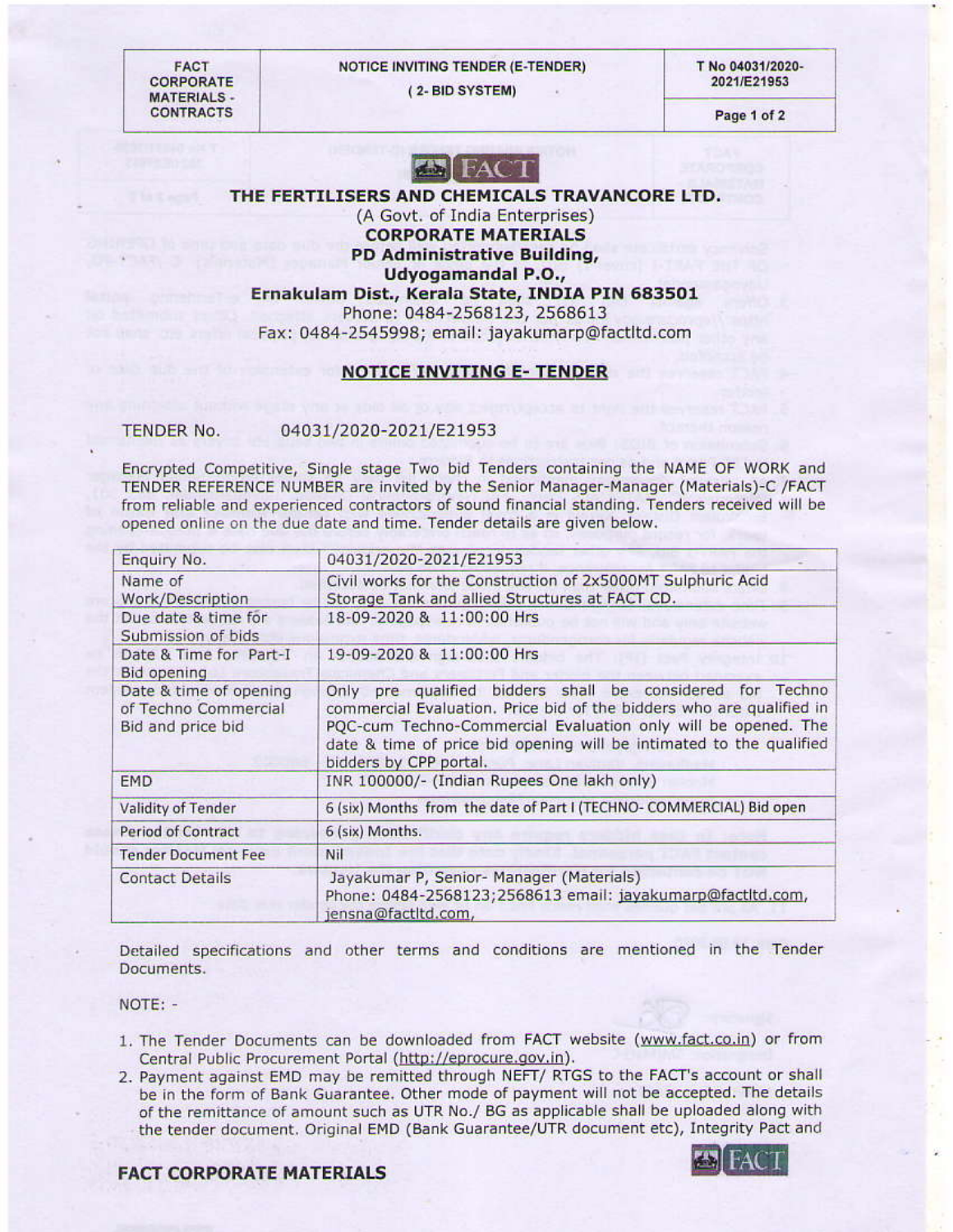**FACT CORPORATE MATERIALS-CONTRACTS** 

# **NOTICE INVITING TENDER (E-TENDER)** (2-BID SYSTEM)

T No 04031/2020-2021/E21953

Page 2 of 2

Solvency certificate shall be sent/submitted well before the due date and time of OPENING OF THE PART-I (cover-I) BID, to the office of Senior Manager (Materials)- C /FACT-PD, Udyogamandal.

- 3. Offers against this NIT shall be submitted online on e-Tendering portal https://eprocure.gov.in, as per the Instructions to Bidders attached. Offers submitted on any other platform or in any other mode or including e-mails, physical offers etc. shall not be accepted.
- 4. FACT reserves the right to accept /reject any request for extension of the due date of tender.
- 5. FACT reserves the right to accept/reject any or all bids at any stage without assigning any reason thereof.
- 6. Submission of BIDS: Bids are to be submitted online in two separate covers as mentioned in CPP Portal and as per Instructions to Bidders.
- 7. All relevant documents mentioned in check list may be submitted to Senior Manager (Materials)-C, MATERIALS Dept., FACT-Petrochemical Division, Udyogamandal, 683 501, Ernakulam District, Kerala in a cover superscribed with tender number and name of work, for record purposes, so as to reach preferably before the due date & time of opening the PART-I Bid. Any other tender documents ""in original"" shall also be submitted by the bidder to FACT for reference, if requested to do so.
- 8. Offers submitted other than on-line mode shall not be accepted.

9. Time extensions, Corrigendums, Addendums etc if any, will be hosted in the CPP e-procure website only and will not be published in newspapers. The bidders are requested to visit the website regularly for corrigendums, addendums, time extensions etc. if any.

10. Integrity Pact (IP): The bidders shall sign and submit an "Integrity Pact (IP)" to be executed between the bidder and Fertilisers and Chemicals Travancore Ltd. along with the bid as per Annexure - IP. IP shall be implemented through the following Independent External Monitor (IEM) for the bid.

Mr. P.K. Vijayakumar, IRS (Retd), Madhavam, Vaniyan Lane, Punkunnam P.O, Thrissur - 680002 Mobile: 8547381122 Telephone: 0487-2381123 E-mail address: vkmenon78@gmail.com

Note: In case bidders require any clarification pertaining to this tender please contact FACT personnel. Kindly note that the Independent External Monitor should NOT be contacted for clarifications regarding the tenders.

11. All pre bid queries shall reach FACT on or well before the tender due date.

Date: 18.08.2020

Signature:



Designation: SM(Mat)-C

Material dept., FACT.

**FACT CORPORATE MATERIALS**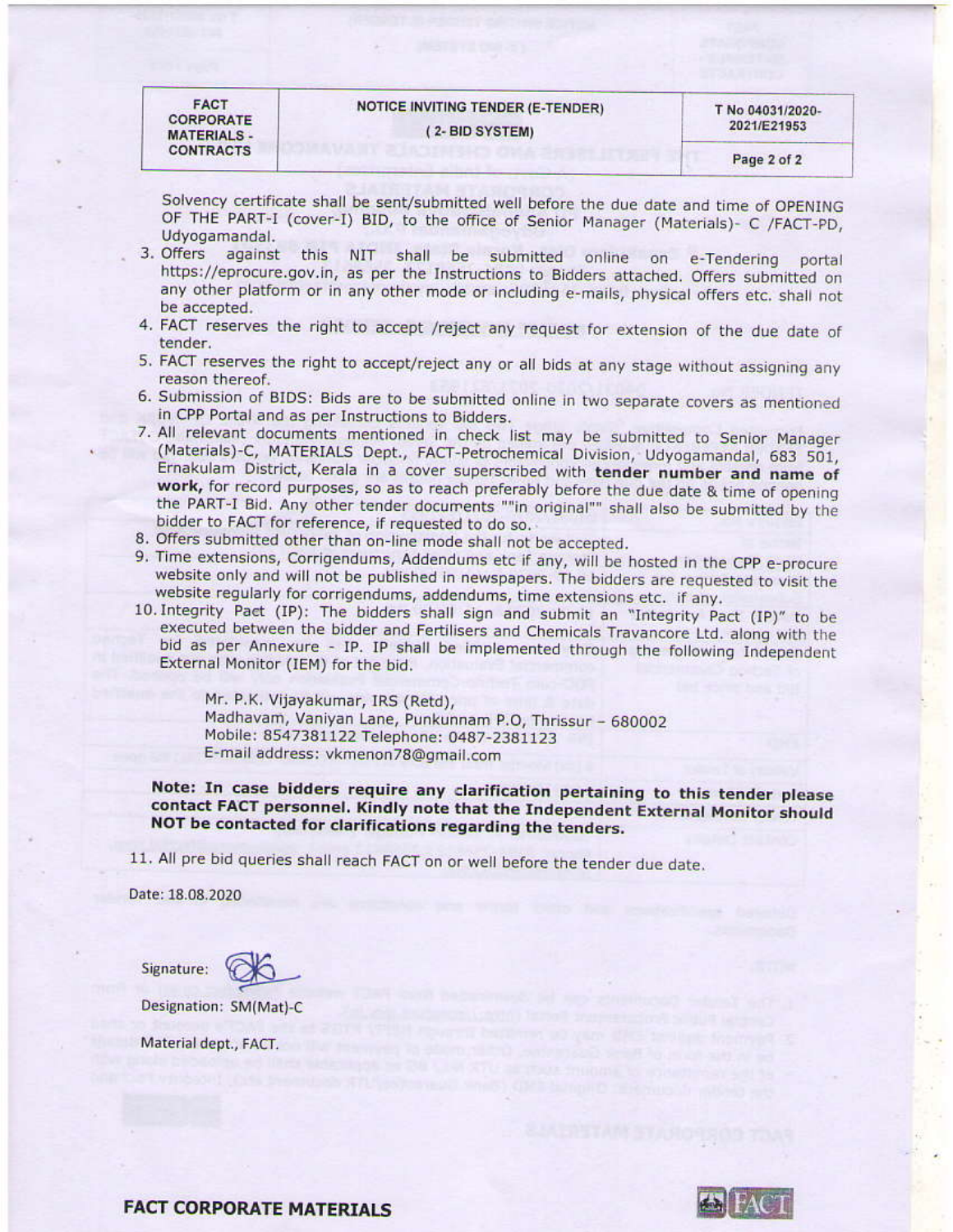# **ANNEXURE – I to NIT OF TENDER NO. 04031/2020-2021/E21953**

## **i. SCOPE OF WORK:**

The scope of work consists of the following:

The work to be performed under this contract includes dismantling of some of the existing structures and execution of construction as defined in this document and as per the schedule of items of work and good for construction drawings.

# **ii. PRE-QUALIFYING CRITERIA**

### **TECHNICAL CRITERIA:**

- 1. Experience of having successfully completed similar works during the last 7 years ending on 31.07.2020 should be either of the following.
	- a) Three similar completed works costing not less than **Rs 1.95 Crores, Each**
	- b) Two similar completed works costing not less than **Rs 2.44 Crores, Each**
	- c) One similar completed works costing not less than **Rs 3.90 Crores**

### **Similar work means experience in executing Civil Foundation Constructions Works including Piling works.**

Experience certificates/Performance certificates submitted by the bidder to prove the above prequalification criteria shall be generally from organisations of similar standing as FACT or Govt./Quasi Govt. Depts or organisations of sound financial capability and having status of principal employer or reputed Private Ltd Companies which do their work mainly through public contracts. Notwithstanding the above if the bidder is providing any other subcontract document from a Private firm to prove the pre-qualification criteria, he will have to provide bipartite agreement/ payment receipt details or other details to the satisfaction of FACT.

For combination jobs amount of civil part as mentioned in the above 3 categories shall be taken for PQ purpose.

## **FINANCE CRITERIA:**

### **Turnover requirement**

1. Average Annual financial turnover of the bidders shall not be less than **Rs 1.5 Crores** during the last 3 financial years ending 31.3.2019 (Submit balance sheets & PL statement for 3 years) All BIDDERs shall submit Audited Balance Sheet and Profit & Loss statement for last three financial years 2016-17, 2017-18 and 2018-2019. If the Audited Balance Sheet and Profit & Loss statement are prepared in foreign currency, exchange rate as on tender e-publishing date shall be taken for calculation of average annual turnover in INR (Rs).

### **Financial Soundness Certificate**

2. The BIDDER shall submit Original Solvency Certificate issued on or after the date of epublishing of tender, from a Nationalised / Scheduled Banks in INDIA for a value not less than